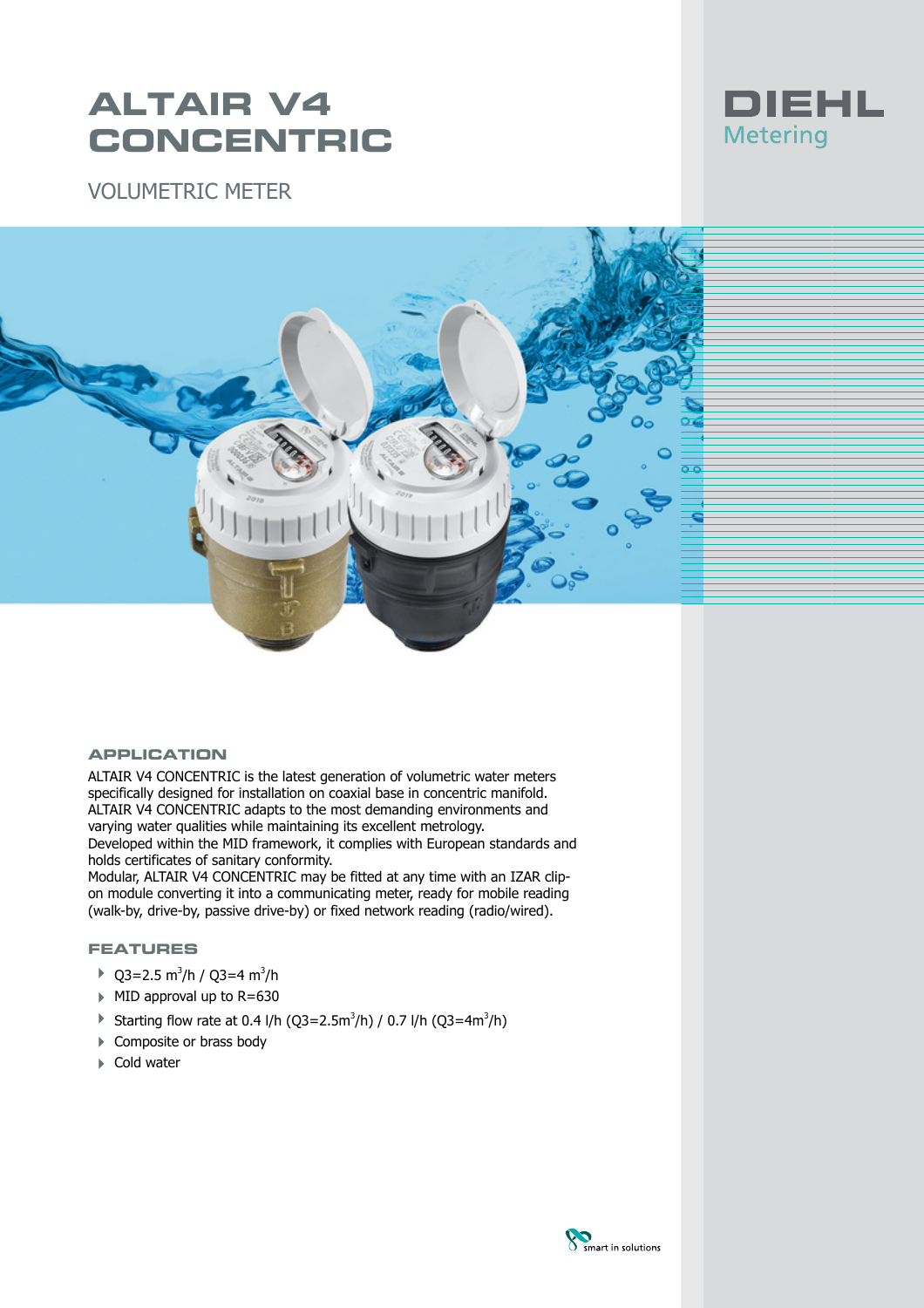### **ALTAIR V4 CONCENTRIC**

VOLUMETRIC METER

#### **METROLOGICAL DATA**

| Nominal flowrate                               | $m^3/h$<br>$Q_3$          | 2.5   | $\overline{4}$ |
|------------------------------------------------|---------------------------|-------|----------------|
| R standard*                                    | $Q_3/Q_1$                 | 160   | 160            |
| Starting flow rate                             | I/h                       | 0.4   | 0.7            |
| Minimum flow rate                              | I/h<br>$Q_1$              | 15.62 | 25             |
| Transition flow rate                           | l/h<br>Q <sub>2</sub>     | 25    | 40             |
| Maximum flow rate                              | $m^3/h$<br>Q <sub>4</sub> | 3.125 | 5              |
| Head loss at $Q_3$                             | bar                       | 0.59  | 0.55           |
| Head loss at $Q_4$                             | bar                       | 0.92  | 0.85           |
| Kvs (deltaP=Q <sup>2</sup> /Kvs <sup>2</sup> ) |                           | 3.25  | 5.41           |

\* Other values on request

#### **APPROVAL**

|                     | <b>ALTAIR CONCENTRIC</b>       |
|---------------------|--------------------------------|
| MID Approval        | LNE-6250 $\mid$ Type A2        |
| Standards           | EN 14154   ISO 4064   OIML R49 |
| Sanitary conformity | ACS I WRAS                     |

#### **REACH**

Information pursuant to Article 33 (1) of Regulation (EC) No 1907/2006 of the European Parliament and of the Council of 18 December 2006:

This product series contains articles with the following substances in a concentration of more than 0.1% weight by weight (w/w): - Lead (CAS no.: 7439-92-1)

#### **TEMPERATURE AND PRESSURE**

|                               |        | <b>ALTAIR CONCENTRIC</b> |
|-------------------------------|--------|--------------------------|
| Water temperature             |        | $\degree$ C 0.1  +50     |
| Ambient operating temperature |        | $\degree$ C +1  +55      |
| Storage temperature           |        | $\degree$ C $-10+55$     |
| Nominal pressure              | bar 16 |                          |

#### **DIMENSIONS**



|                            |        | <b>ALTAIR CONCENTRIC</b>              |
|----------------------------|--------|---------------------------------------|
| Height                     | mm 118 |                                       |
| Width                      | mm 100 |                                       |
| Thread connections         |        | inch $1"$ <sup>1</sup> / <sub>2</sub> |
| Weight (brass version)     |        | kg 1.11                               |
| Weight (composite version) | kg     | 0.55                                  |

#### Fitting and removing wrench

A special wrench is required for fitting or removing the meter (contact Diehl Metering). The two seals remain on the meter when it is removed.

Diehl Metering S.A.S. · Head Office · 67 rue du Rhône · BP 10160 · FR-68304 Saint-Louis Cedex · Phone: + 33 (0)3 89 69 54 00 · Fax: + 33 (0)3 89 69 72 20 · metering-France-info@diehl.com · www.diehl.com/metering<br>Internati Subject to technical adjustments.